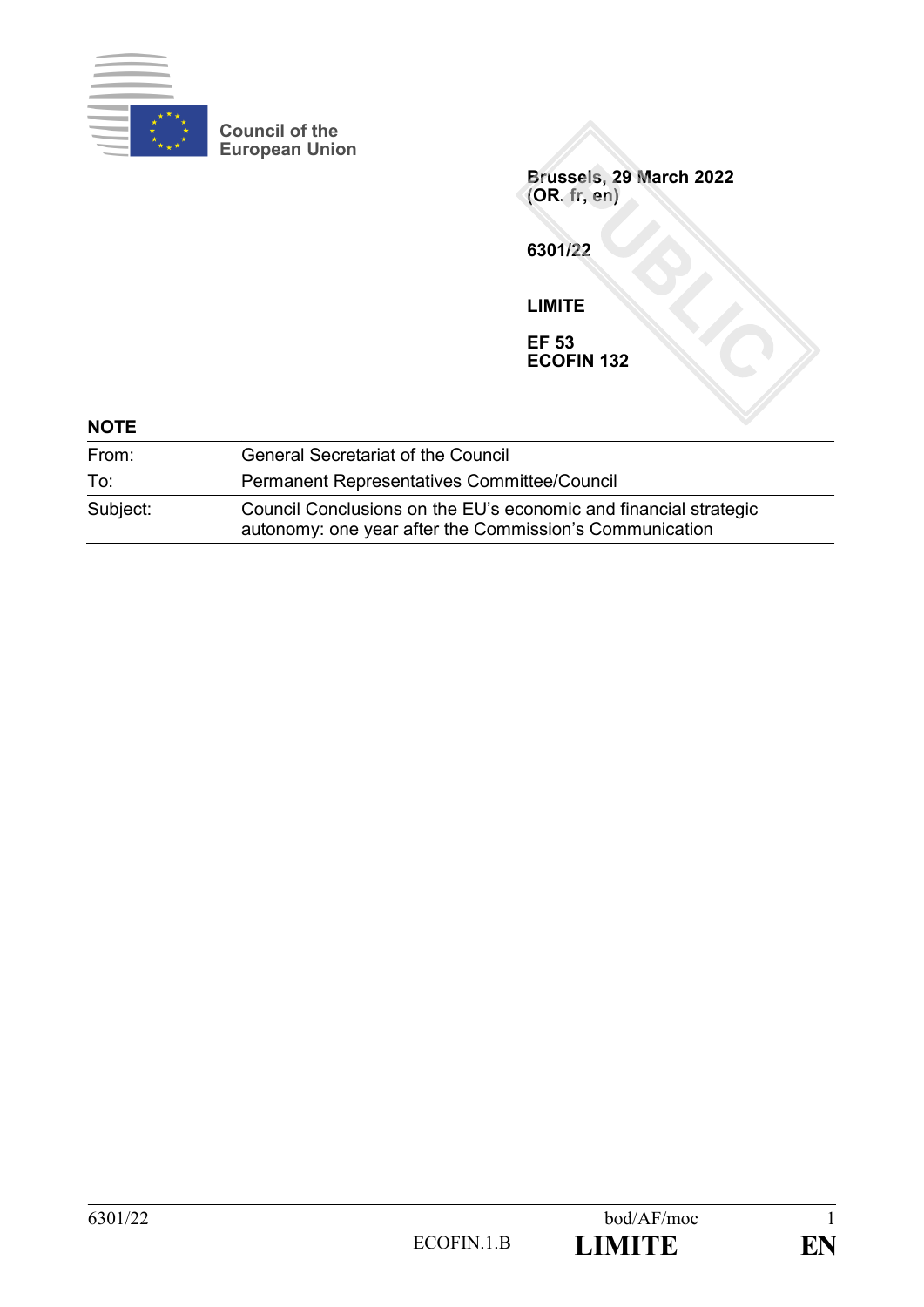# *Council conclusions on achieving the EU's economic and financial strategic autonomy in an open economy: one year after the Commission's Communication*

The Council:

- 1. STRESSES that the European Union, having a very large and open economic and financial system, is committed to contribute to, and maintain, an open international economic and financial order, based on the principles of multilateralism, fairness and level playing field;
- 2. RECALLS in this respect the Conclusions of the European Council of 1 and 2 October 2020**<sup>1</sup>** , which emphasised that "achieving strategic autonomy while preserving an open economy is a key objective of the Union";
- 3. REITERATES the engagement of the Heads of State or Government, as enshrined in the Versailles Declaration of 10 and 11 March 2022, to take more responsibility for the EU's security and to take further decisive steps towards building our European sovereignty, reducing its dependencies and designing a new growth and investment model for 2030;
- 4. EMPHASISES that the EU needs to continue pursuing an appropriate balance between both objectives, striving to achieve its economic and financial autonomy, while maintaining its openness, global cooperation with like-minded partners and competitiveness, and reap the potential benefits thereof. Achieving these objectives is important for safeguarding the EU's legitimate economic interests, as well as the economic and financial stability of the EU and beyond;

**<sup>1</sup>** Document EUCO 13/20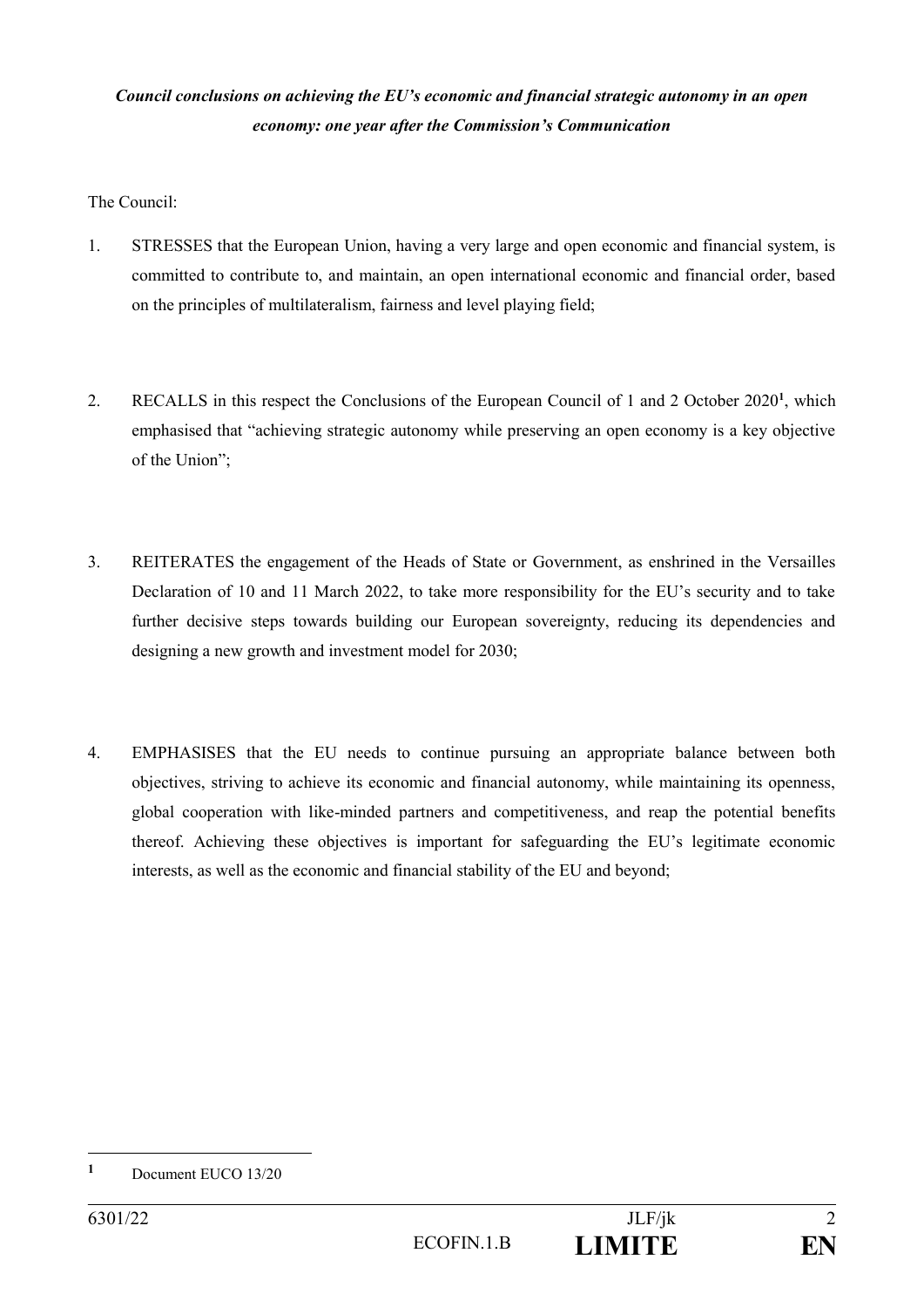- 5. HIGHLIGHTS that recent developments, in particular the impact of the Covid-19 pandemic, global shortages of supply in essential goods and services, heightened imbalances in global energy markets as well as their effects on companies and Member States, have further confirmed the importance of pursuing the EU's strategic autonomy while preserving an open economy; STRESSES that Russia's unprovoked and unjustified military aggression against Ukraine resulted in growing instability, strategic competition and security threats; RECALLS that by building its strategic autonomy in an open economy, the EU's goal is, in particular, to ensure the resilience of its economy and preserve its capacity to protect and develop its economic and financial interests;
- 6. RECALLS against this backdrop the Communication of the Commission of 19 January 2021**<sup>2</sup>** , whereby the Commission sets out how the EU can reinforce its open strategic autonomy in the macroeconomic and financial fields;
- 7. REITERATES that such overall strategy rests on several important and mutually dependent approaches. Among these are the following three key pillars: securing a stronger international role of the euro including through a stronger and deeper Economic and Monetary Union as well as promoting the use of the euro and euro-denominated instruments globally; ensuring the resilience of the financial sector so as to serve the real economy incl. through the completion of the Banking union and the deepening of the Capital Markets Union, while reducing excessive reliance on third-country financial institutions and infrastructures where it could be expected to create financial stability risks; protecting the EU economic and financial system against the effects of the extra-territorial application of thirdcountry sanctions and other harmful practices, in addition to maintaining a well-functioning own EU sanctions regime;

**<sup>2</sup>** Document 5487/2021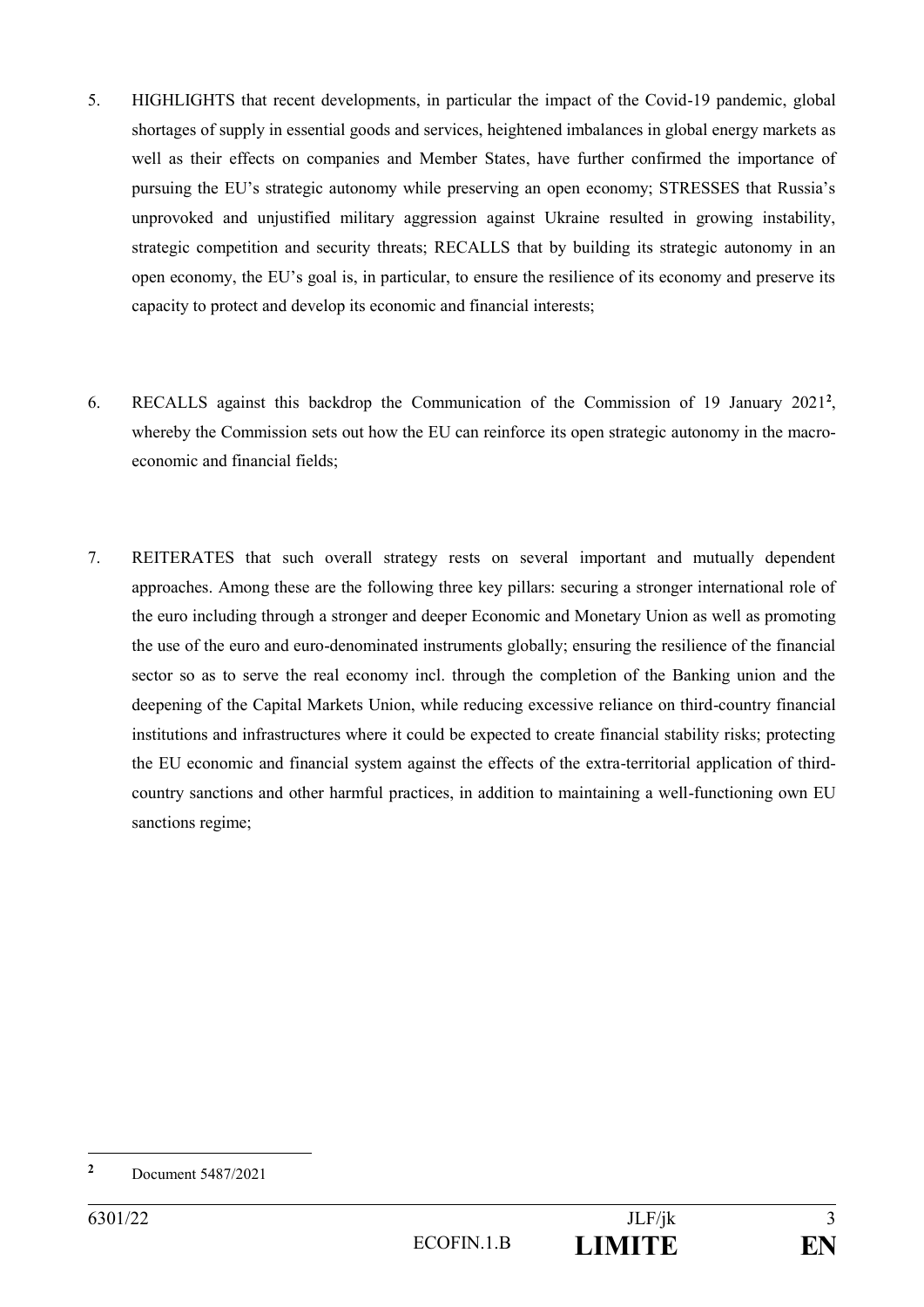8. NOTES that it is important – one year from the aforementioned Communication and in the face of the aforementioned challenges – to take stock of progress along these three pillars and identify further work ahead;

### *On the international role of the euro:*

- 9. First, STRESSES that the international role of the euro is primarily supported by the strength and stability of the Economic and Monetary Union and its economic fundamentals, incl. those of its Member States, as well as by the mobilization of private capital and by the EU's ability to create conditions that help to strengthen the international competitiveness of European economic and financial players;
- 10. SUPPORTS the Commission's ongoing work to actively promote the international role of the euro in its regular macro-economic dialogues with international partners and in particular with the ones with closer economic and financial ties;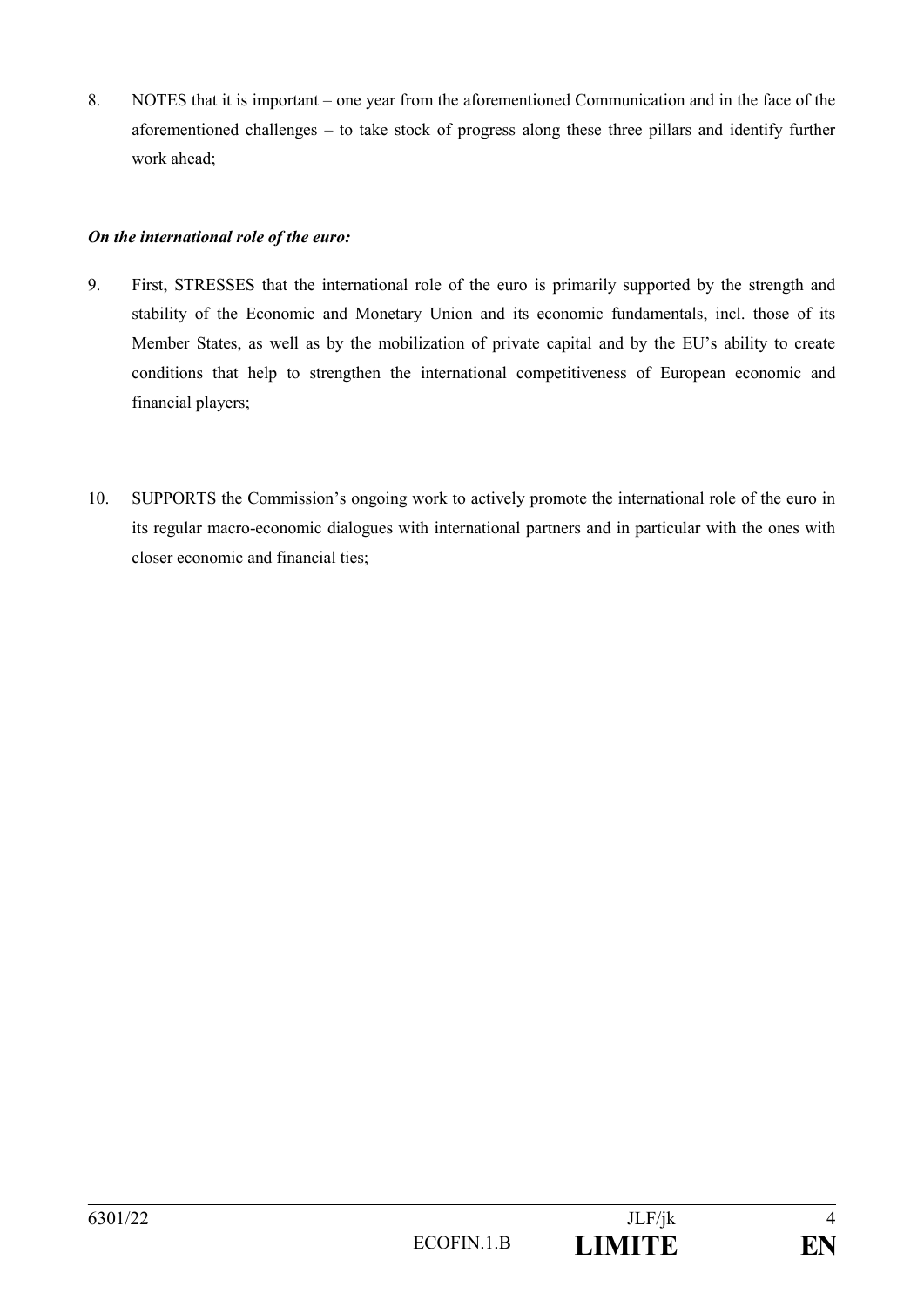- 11. RECALLS that over the past year important measures have been taken by the EU that will foster the EU's financial autonomy in an open economy and the role of the euro, respecting national currencies and their significance, including the Capital Markets Recovery Package that introduced targeted amendments needed to develop euro-denominated derivatives for energy and raw materials and other financial instruments within the Union, and the issuance of significant volumes of Next Generation EU (NGEU) bonds; CALLS on the Commission to come forward with further actions to support both the international role of the euro and the green transition, for instance by promoting the EU as a global 'green finance' hub; STRESSES that the completion of the Banking Union and the deepening of the Capital Markets Union, in order to improve financial stability and promote an efficient Single market in financial services and reap potential benefits thereof, would also contribute to the enhancement of the international role of the euro; CALLS FOR the development of deeper secondary markets for financial instruments within the Union, in particular for euro-denominated financial derivatives;
- 12. Second, SUPPORTS the work being undertaken by the Commission in relation to digital finance; WELCOMES the launch of the investigation phase on the digital euro and INVITES the Eurosystem and the European Commission, to continue their exploratory work on the possible introduction of a retail digital euro (central bank digital currency), while taking into due account the implications for digital retail payments, financial stability and monetary policy, in close cooperation with Member States, including the work by the Eurogroup; STRESSES the need to assess the impacts both on the Member States inside and outside the Eurozone; RECALLS, in line with the Eurogroup statement of 25 February 2022, that such exploratory work will not prejudge any future decision on the possible issuance and key design features of a digital euro, which will come only later; REITERATES that the Eurogroup will regularly revisit this topic in inclusive format and discuss its various dimensions, as this will allow it to provide clear views on the general objectives and political dimensions of a digital euro and the trade-offs in full respect of the institutional roles and mandates of all actors involved as provided for in the Treaties;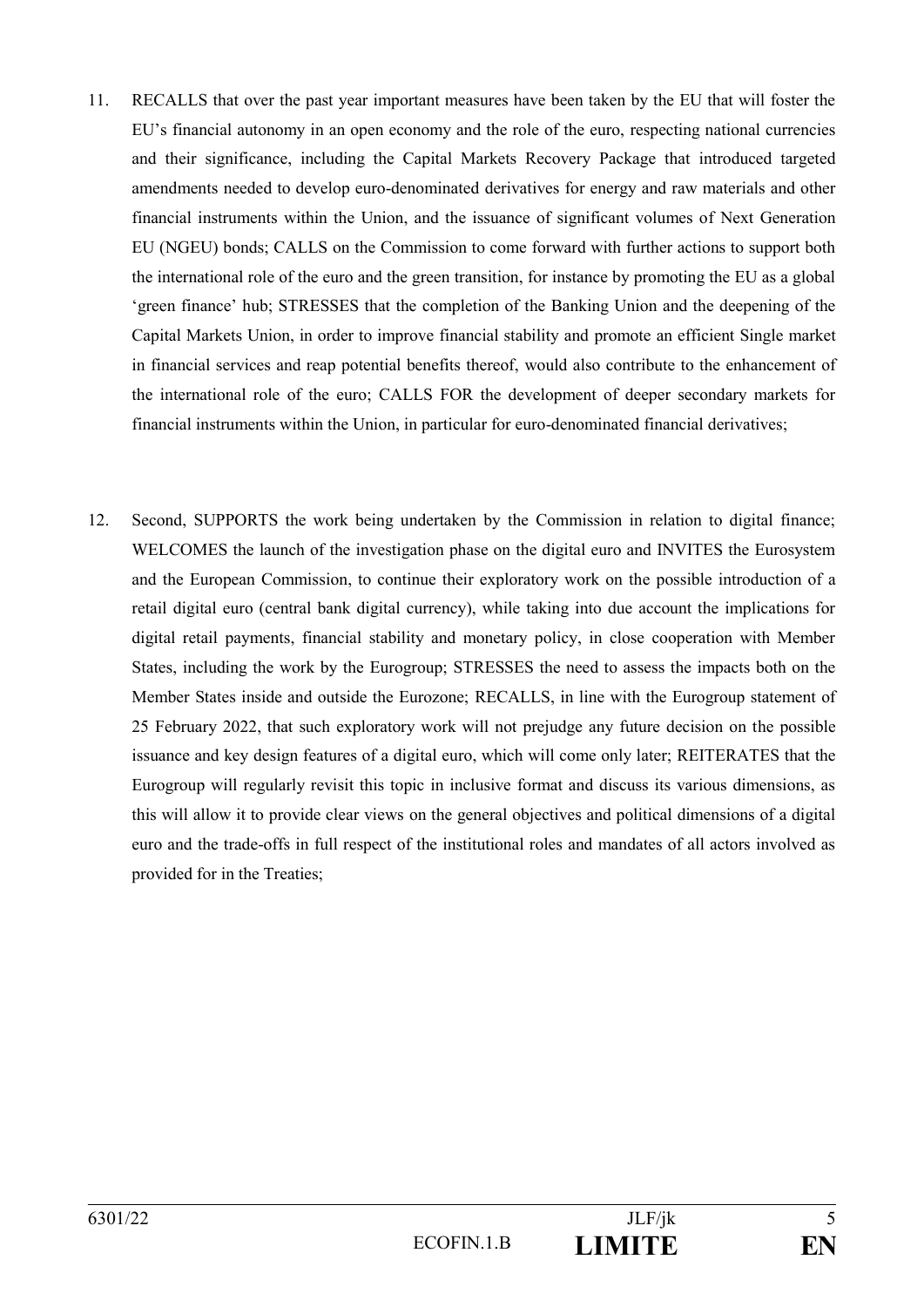- 13. NOTES that a digital euro would only be able to complement physical cash, not replace it. In complementing private-sector digital retail payment solutions, it could help catalyse innovation in the financial sector and the real economy. It should respect financial privacy with adequate data protection standards, while ensuring a high level of protection from money laundering and terrorist financing. It should be safe, easy to use and widely accessible to the general public;
- 14. REITERATES that central bank digital currencies also raise key issues of monetary and non-monetary nature for both European citizens and financial systems; STRESSES, in particular, that in order to be successful, the launch of a digital euro needs to be a common European project, supported by the European public and with a solid democratic basis and would require an intervention of the EU legislator; NOTES that the Commission intends to make a proposal on the basis of Article 133 TFEU;
- 15. Third, RECOGNIZES the positive impact of Official Development Assistance flows by the European Union under the guidance of the "Team Europe Approach", which contributes to further strengthen the sustainable development of EU partner countries. The "Global Gateway Initiative" will also contribute towards this goal, also by promoting democratic values and high standards, good governance and transparency. These actions contribute to the use of the euro in development-related financial flows;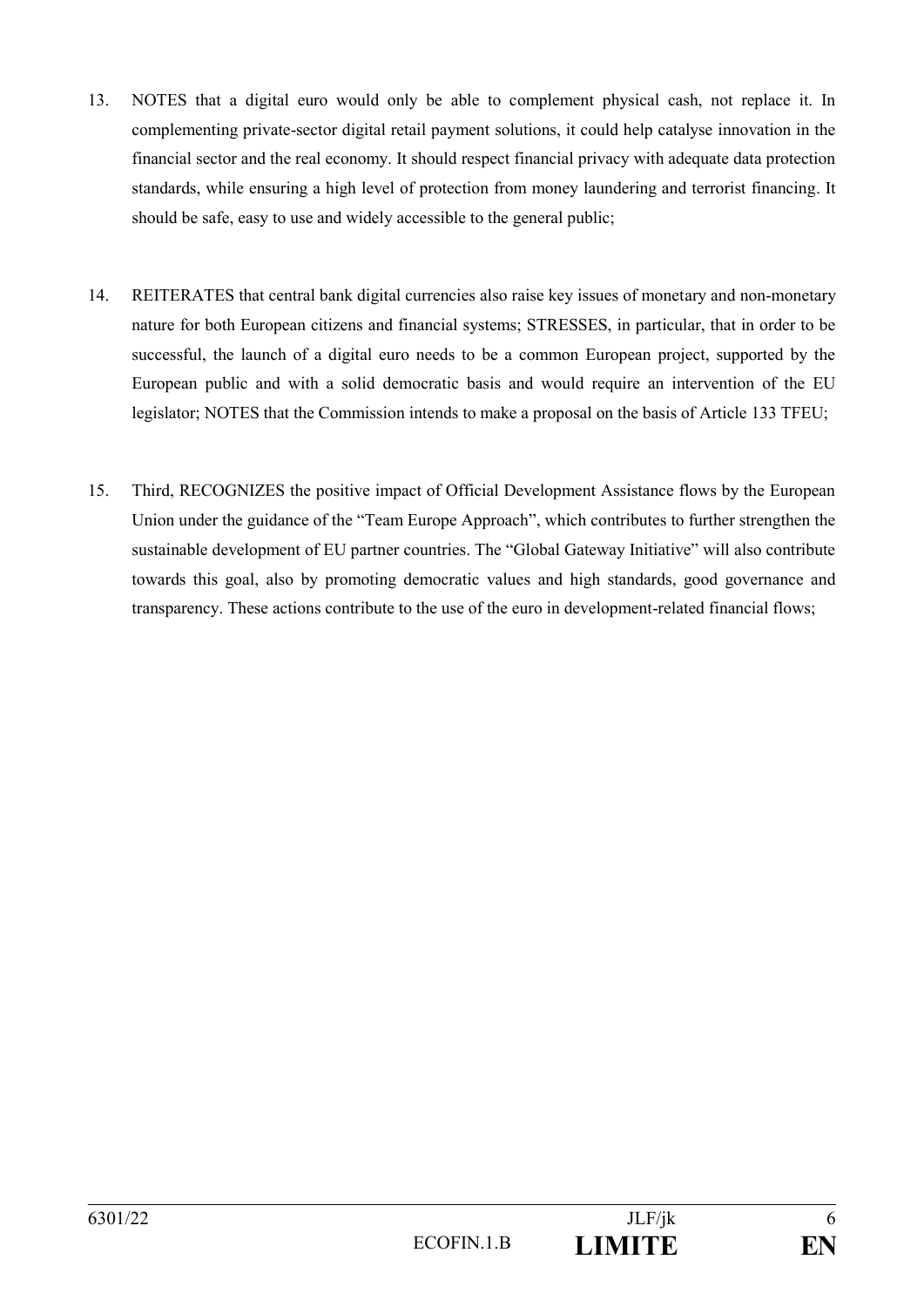16. EMPHASIZES the role of Export Credits in strengthening the EU's competiveness and global market outreach, in supporting the economic development of partner countries and in promoting EU exporters and euro-denominated trade; WELCOMES the current work on the upcoming EU Strategy on Export Credits aimed, among other objectives, at achieving a balance between multilateral cooperation frameworks and reinforcing the EU's autonomous position in the international trade-related finance landscape, with the aim of preserving an open economy;

# *A strong, competitive and resilient European financial sector servicing the real economy, avoiding risks arising from excessive reliance on third-country financial institutions and infrastructures:*

- 17. STRESSES that the autonomy of the EU financial sector and the greater international role of the euro fundamentally rest on a strong internal market, which will contribute to enhancing the real economy's ability to cover its financing needs; CONSIDERS in particular that a completed Banking Union and a deeper, well-integrated and well-functioning Capital Markets Union, supported by the promotion of financial innovation, are important to ensuring a resilient EU financial system and supporting the EU's climate and digital transitions, contributing to the resilience of the whole economy;
- 18. CONSIDERS that the EU financial sector, and all its relevant components, must fully live up to the potential of the scope and depth of the EU internal market: in particular, they should efficiently deliver finance and services to the economy, including start-ups and SMEs, be sufficiently resilient to shocks emanating from the financial sector or outside and be competitive at global level;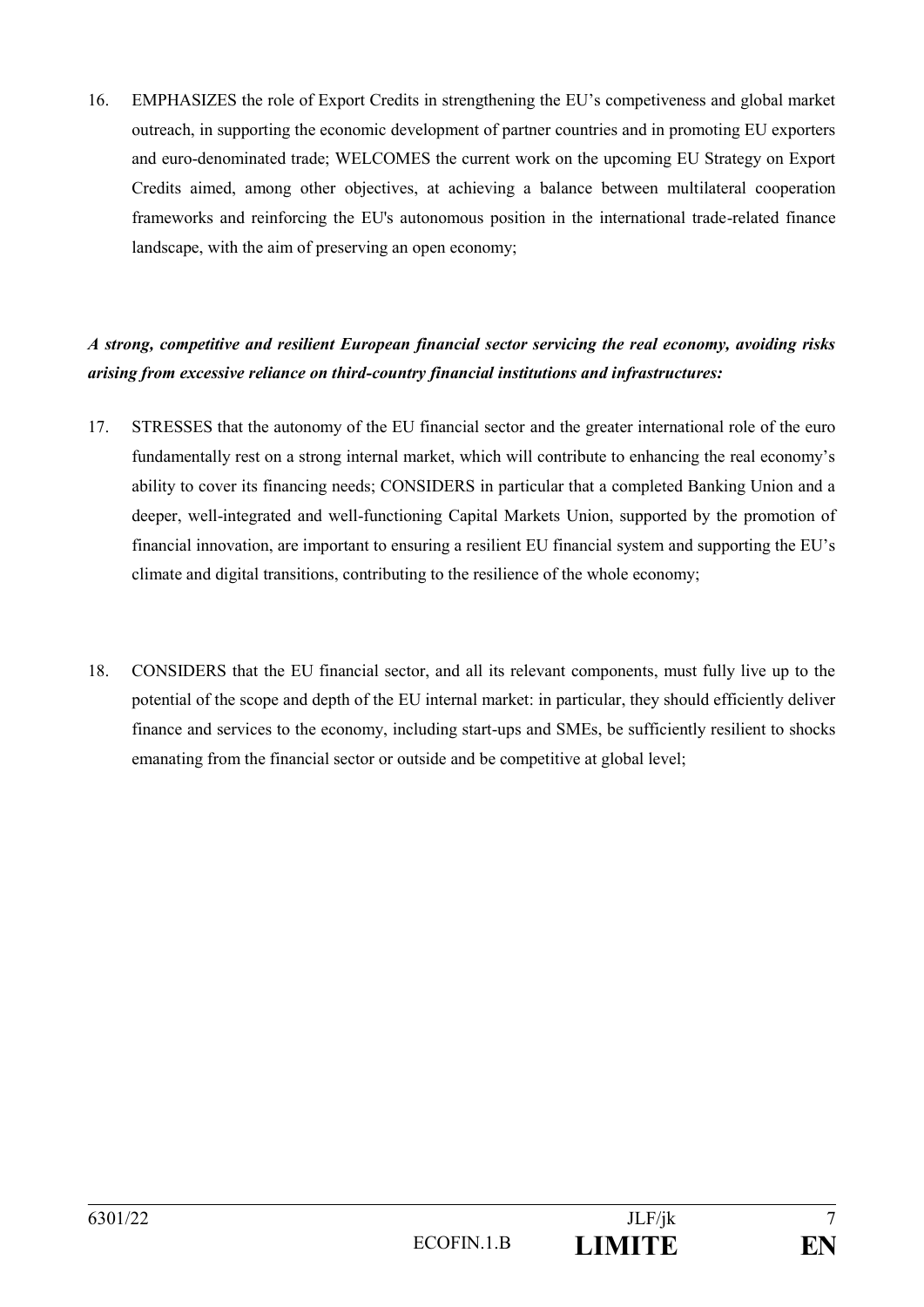- 19. RECALLS the importance of implementing policy measures that are conducive to a level-playingfield and the creation of an attractive and efficient Single market, and to the maximisation of investment capacity, while ensuring sound treatment of risks and preserving financial stability; further NOTES the need to implement rules that are tailored to long-term investment, by supporting the mobilisation of insurance undertakings and investment funds, and ensuring a larger participation of retail savers, while ensuring a continued high level of consumer and investor protection;
- 20. Regarding capital markets, STRESSES the need for the further ambitious deepening of the Capital Markets Union, in line with the priorities set out in the Council conclusions of 3 December 2020**<sup>3</sup>** , and accordingly further develop EU capital markets' attractiveness and integrity, taking into account the need to ensure financial stability, investor and consumer protection and the parallel regulatory developments in third countries; WELCOMES in particular the Proposals, presented in 2021, by the European Commission to advance further on Capital Markets Union; EMPHASISES the need for their swift implementation;
- 21. RECALLS the fundamental importance of a well-functioning Single Market for enhancing investment opportunities for firms and individuals and HIGHLIGHTS the need to remove unwarranted barriers to cross-border investments herein and to avoid the emergence of new barriers; WELCOMES the Commission's Proposals for a European Single Access Point; and UNDERLINES the need to improve availability, and comparability, of financial and sustainability data on European companies, which are key to increase access to financing;

**<sup>3</sup>** Document 12898/1/20 REV1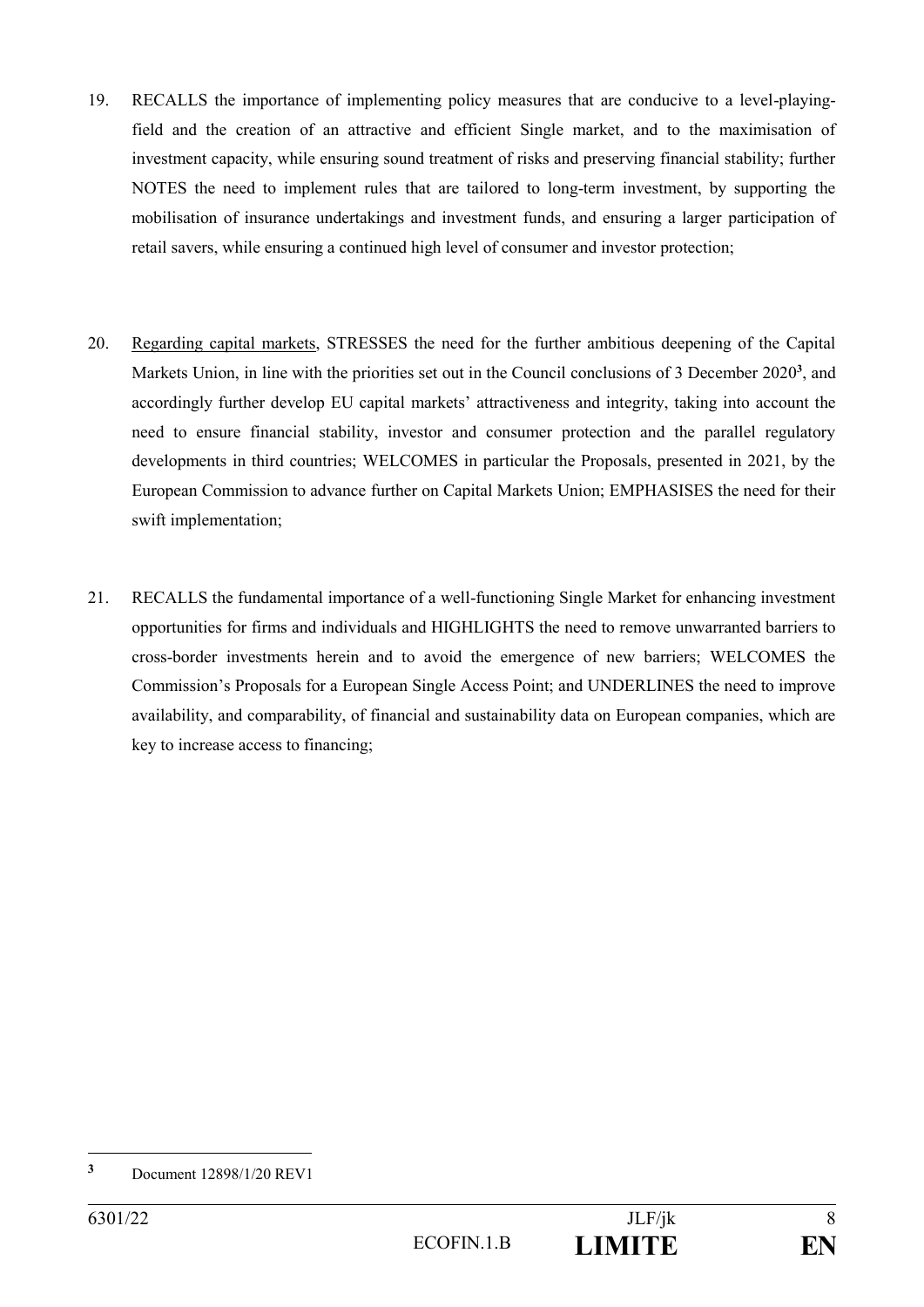- 22. EMPHASISES the potential for the EU to be a standard setter in green finance and to promote international comparability and interoperability by designing effective frameworks that could serve as global benchmarks. The EU sustainable finance taxonomy, the proposed EU Green Bond Standard, the proposed Corporate Sustainability Reporting Directive, the implementation of the Sustainable Finance Disclosure Regulation, and the new EU sustainable finance strategy could further support green investments in the EU and also globally. This could also help to develop EU financial markets and have positive effects on the international usage of the euro;
- 23. INVITES in that respect the Commission to give consideration to a broader assessment of the impacts of the NGEU package on green bonds;
- 24. WELCOMES the intention from the Commission to promote internationally integrated markets for sustainable finance; SUPPORTS the development of European sustainability reporting standards which will support the EU's sustainability agenda and vision on the international stage; NOTES that the European sustainability standard-setter should also strive to the greatest extent possible for interoperability and consistency with the work of global standard-setters as regards baseline sustainability reporting; STRESSES that the aim is thus to ensure that the EU is closely involved in the global work to foster best practices, provide an ambitious blueprint at the international level and to enable EU financial players to continue contributing to the funding of the green transition in third countries;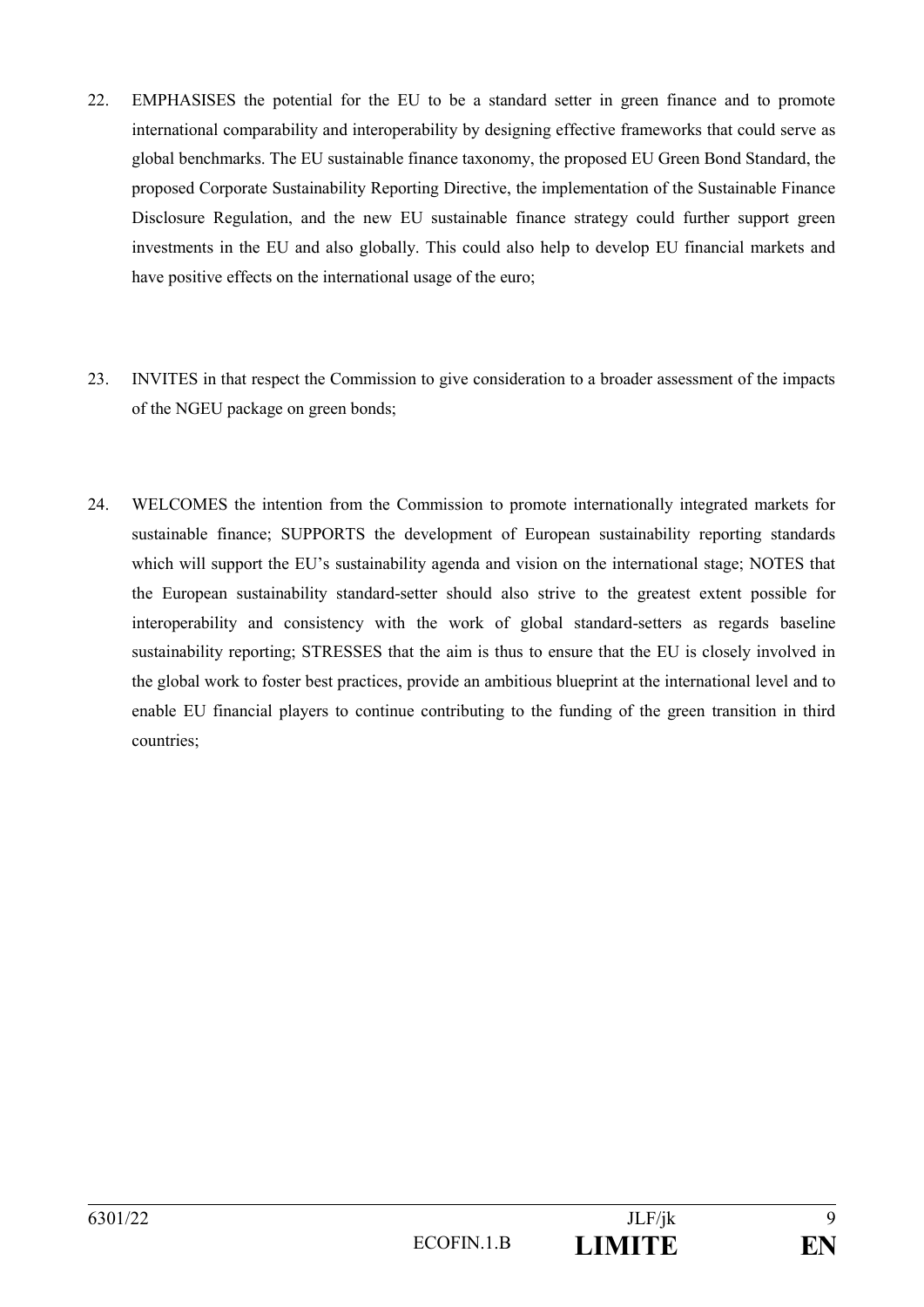- 25. INVITES the Commission to consider how best to support the development of a transparent and competitive market for audit and assurance services, credit and ESG ratings as well as data providers in terms of providing reliable financial and sustainability data, exploring the costs and benefits of diversifying the offer and increasing the number of service and data providers, in order to help build up European leadership in this field; WELCOMES the Commission's Audit Market Monitoring Report**<sup>4</sup>** and process to strengthen audit and corporate reporting quality within the Single Market;
- 26. Regarding the banking sector, UNDERLINES that a resilient and competitive European banking sector will contribute to enhancing the EU's financial and strategic autonomy in an open economy, whilst providing financing to the economy on a sustainable basis; REITERATES that completion of the Banking Union is of paramount importance to move towards a resilient and efficient single banking market, to protect taxpayers and depositors and to efficiently take into account the specific needs of European real economies; further NOTES that initiatives to enhance the regulatory framework, notably the completion of the Banking Union, forthcoming legislative proposals by the Commission as well as the 2021 Banking Package, should increase the resilience of European banks, whilst preserving the diversity of their business models and their competitiveness, as well as strengthen the Single Market;

**<sup>4</sup>** Document 6192/21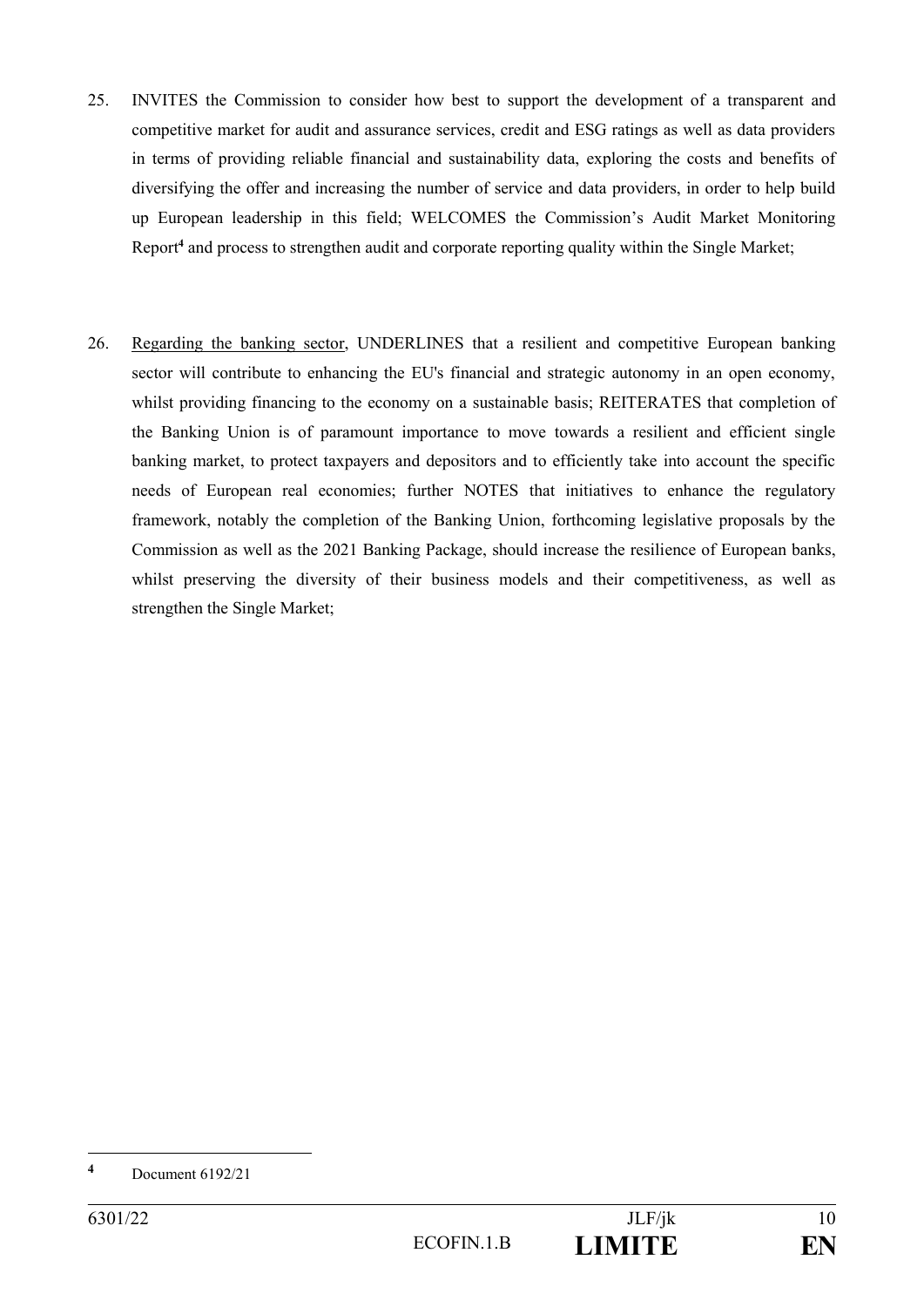- 27. RECALLS the statement of the Euro Summit of 16 December 2021 requesting the Eurogroup in inclusive format to finalise on a consensual basis a stepwise and time-bound work plan on all outstanding elements of the Banking Union charting the way towards its completion, as further called for in the Versailles Declaration of 10 and 11 March 2022;
- 28. RECALLS its Conclusions of November 2020 on anti-money laundering and countering the financing of terrorism**<sup>5</sup>** and REITERATES that a resilient financial system should also be supported by strong rules on the protection of the financial system from money laundering or terrorist financing, catering to the digital transformation of society and safeguarding the stability of the sector;
- 29. WELCOMES in this regard the Proposals, presented in 2021, by the European Commission to strengthen the EU's anti-money laundering and countering the financing of terrorism (AML/CFT) rules;

1

**<sup>5</sup>** Council Conclusions on anti-money laundering and countering the financing of terrorism, November 2020, Document 12608/20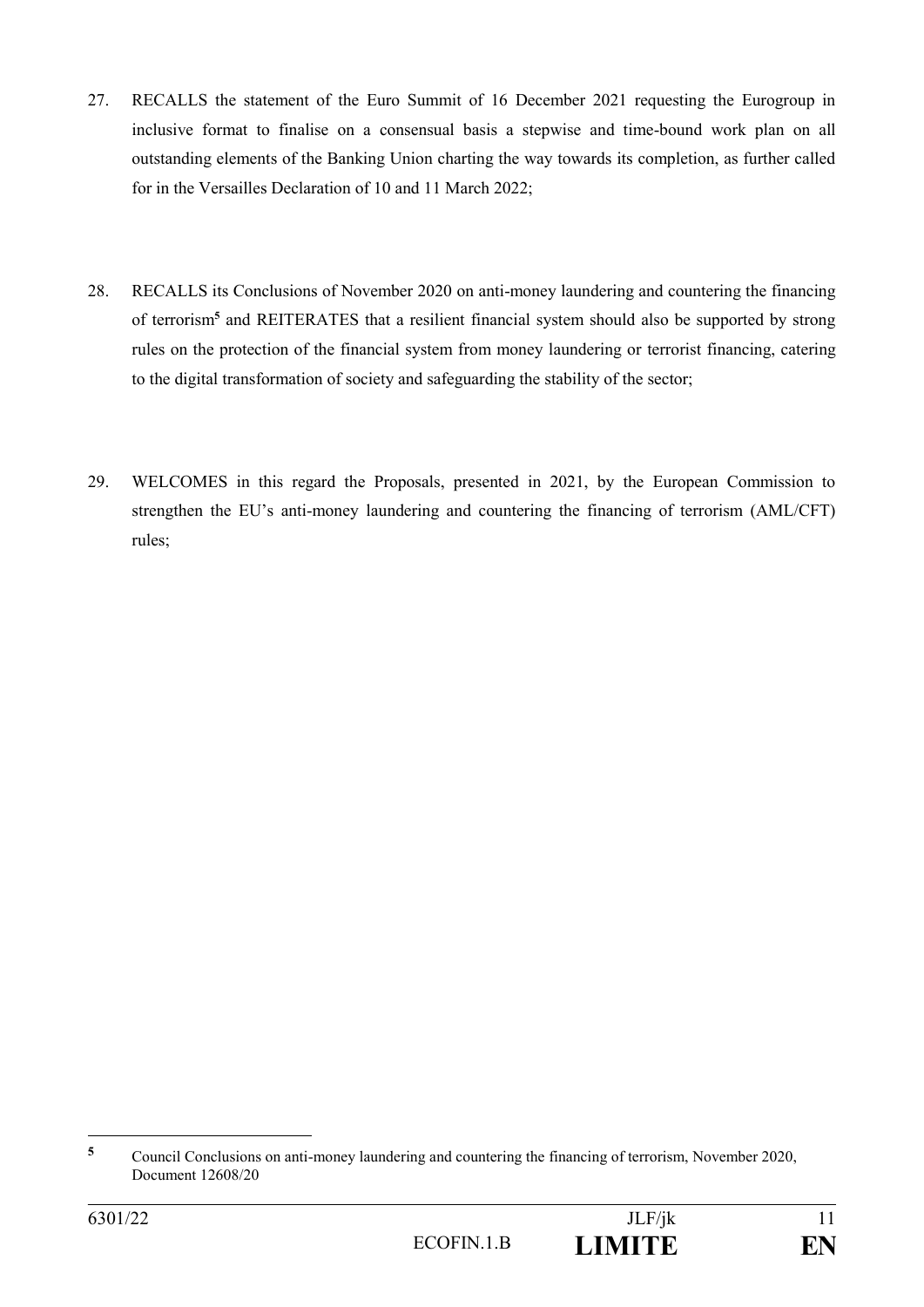- 30. STRESSES that strong confidence of consumers and investors contributes to a resilient financial system and that such confidence depends on the existence of a protective framework for consumers that is fit for purpose, ensuring for them a high level of protection throughout the European Union; NOTES that the digitalisation of financial services may create new opportunities for citizens, including through measures aimed at supporting financial literacy and through access to more targeted information; further CONSIDERS that such digitalisation involves the use of new technologies, requiring further action to ensure financial inclusion, and may increase the use of third-parties for the delivery of services, which, alongside with new opportunities, could create new risks that need to be identified and properly dealt with; accordingly UNDERLINES the importance of a comprehensive exchange between national and EU authorities and supervisors in the insurance, banking, capital markets, data management and protection, and AML/CFT fields, ,as well as a clear and useful information for consumers and investors;
- 31. HIGHLIGHTS that excessive reliance on third-country critical services providers could create financial stability risks in times of financial market disruption; SUPPORTS current work from the Commission to assess and tackle such excessive reliance, e.g. on third-country central counterparties clearing derivatives;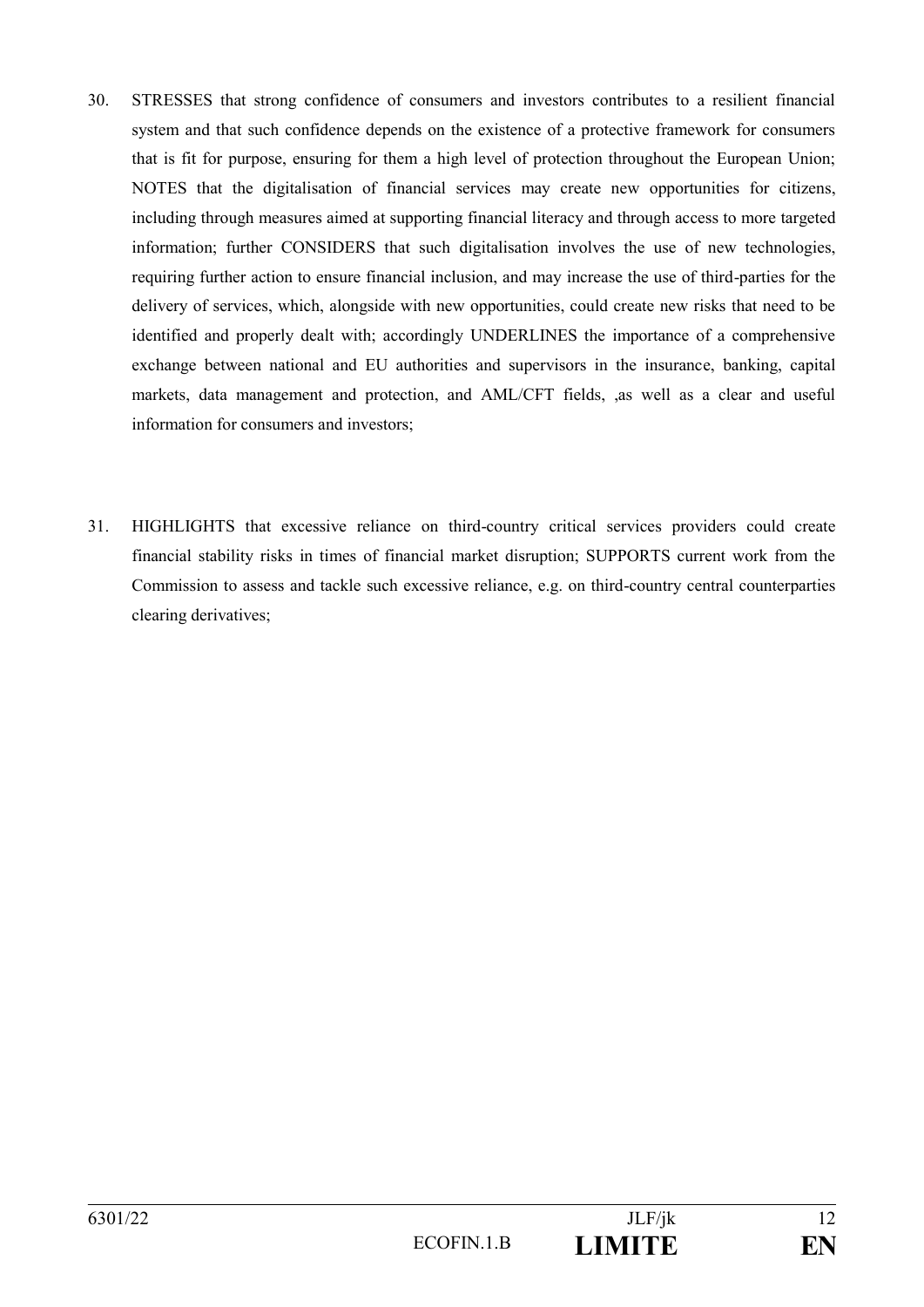- 32. STRESSES that building a competitive clearing market in the EU requires measures to allow market participants to develop their activities in the EU; SUPPORTS exploring regulatory measures, taking into account possible market-based solutions and the need to preserve financial stability; LOOKS FORWARD TO considering appropriate solutions and mitigants, including in the area of third-country central counterparties' supervision;
- 33. LOOKS FORWARD TO the EBA study on EU dependence on non-EU financial operators and banks' dependence on funding in foreign currencies, as announced in the January 2021 Communication;
- 34. RECALLS the objective, set out in the Council conclusions on the Commission communication on a "Retail Payments Strategy for the European Union"**<sup>6</sup>** , to foster the development of competitive homegrown and pan-European market-based payments solutions; ENCOURAGES the development of such solutions, which shall aim to be safe, innovative and modern, under a common scheme and harmonised standards; NOTES that market demand will be important for their success; STRESSES the importance of defining and effectively implementing a framework for an independent, efficient, well-functioning, open and autonomous "European payments area"; NOTES the Commission's intention to present a legislative initiative on instant payments in 2022; EMPHASISES the objective of establishing a strong regulatory framework for markets in cryptoassets to protect financial stability, monetary sovereignty, and consumers' and investors' rights, while preserving openness to innovation;

**<sup>6</sup>** Document 7225/21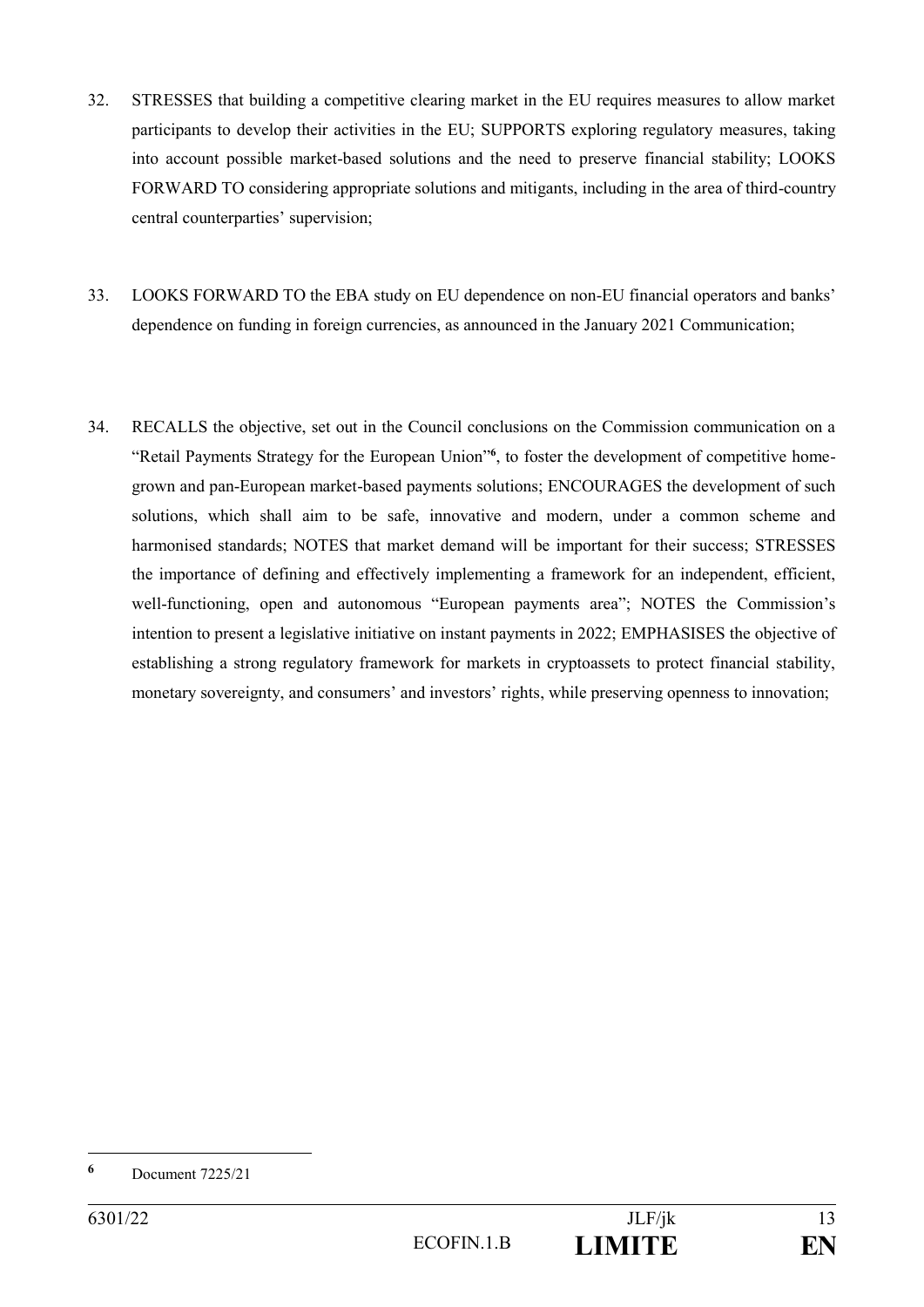### *Shielding and strengthening the resilience of financial-market infrastructure:*

- 35. UNDERSCORES the crucial role of financial-market infrastructure, including payments, trading and settlement, that is essential and successful in securing an efficient, globally competitive and stable financial system, but that, for these reasons, has been targeted in the past by extra-territorial measures by third countries;
- 36. INVITES therefore the European Commission, in close cooperation with financial supervisors, the European Central Bank and the relevant private companies, to examine ways to better shield financialmarket infrastructure companies and their critical service providers from third-country measures that can affect the functioning and stability of the European financial sector, and make proposals in this respect;
- 37. Also INVITES the European Commission to swiftly consider how best to secure the provision of essential financial services, if the private financial sector ceases to do so, linked to commercial or other interactions with persons, entities or third countries that are subject to third-country measures, including extra-territorial sanctions. This would help ensuring the justified commercial interests and political prerogatives of the European Union;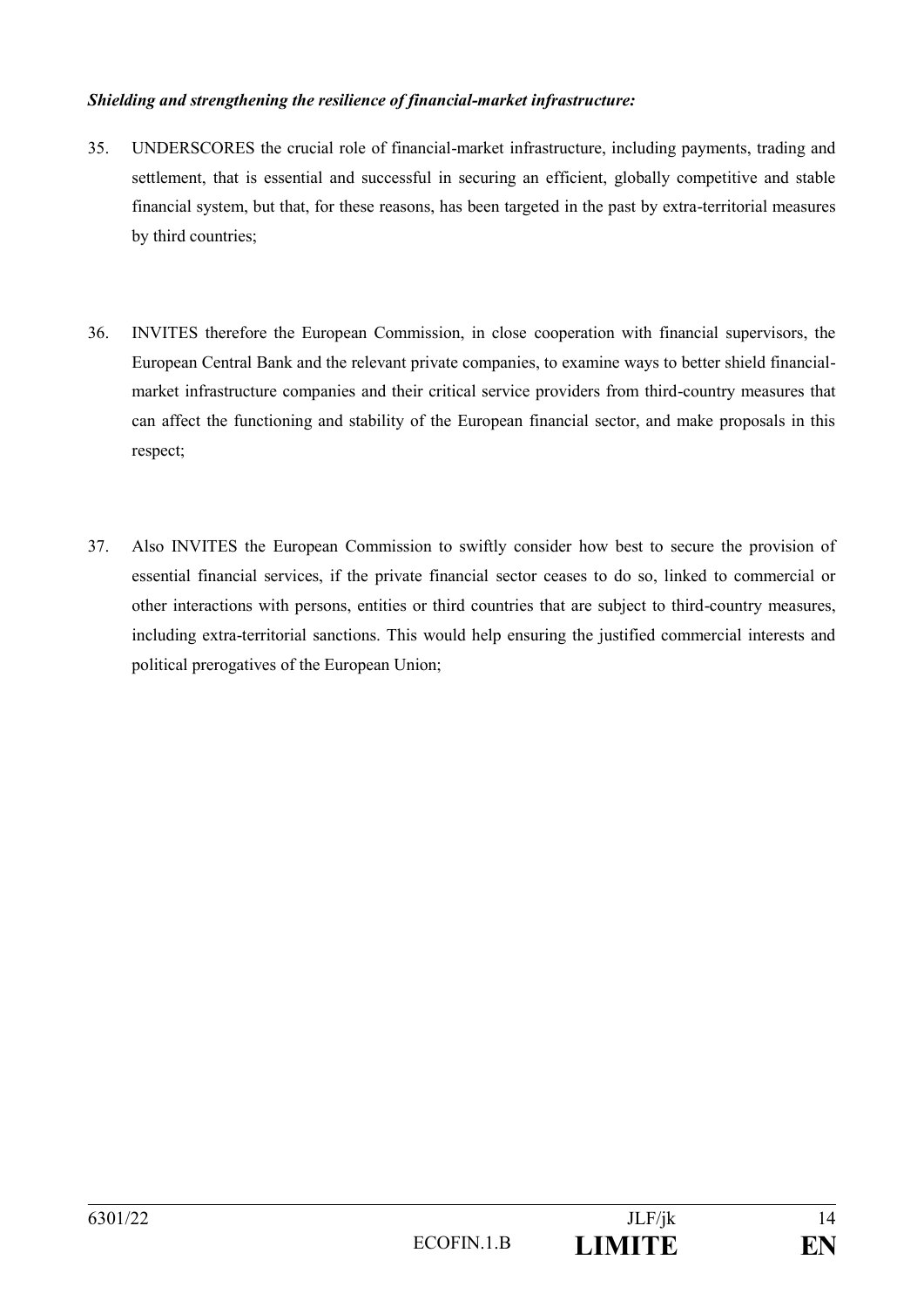#### *Developing an effective mechanism for managing sanctions:*

- 38. In light of recent events, RECALLS that sanctions are an essential tool of the EU's Common Foreign and Security Policy; in full compliance with international law, EU sanctions aim to support peace and democracy, the rule of law, human rights and the principles of international law;
- 39. STRESSES the importance of coordination between Member States regarding the implementation of sanctions, to ensure their effectiveness and maximize their impact; EMPHASISES further that sustained close cooperation with like-minded partners should be consistently used to align as much as possible the respective sanctions in order to achieve common goals and to prevent the adoption of third-country sanctions that differ in scope or substance from those of the EU;
- 40. COMMENDS the actions already undertaken by the Commission and the Member States in the field of uniform implementation and enforcement of EU sanctions; SUPPORTS on-going work to identify and combat practices that aim to circumvent and undermine EU sanctions, including in some cases the risk of circumvention that could derive from certain transactions in crypto-assets; EMPHASISES the importance of continued efforts to enforce strictly and uniformly all sanctions adopted;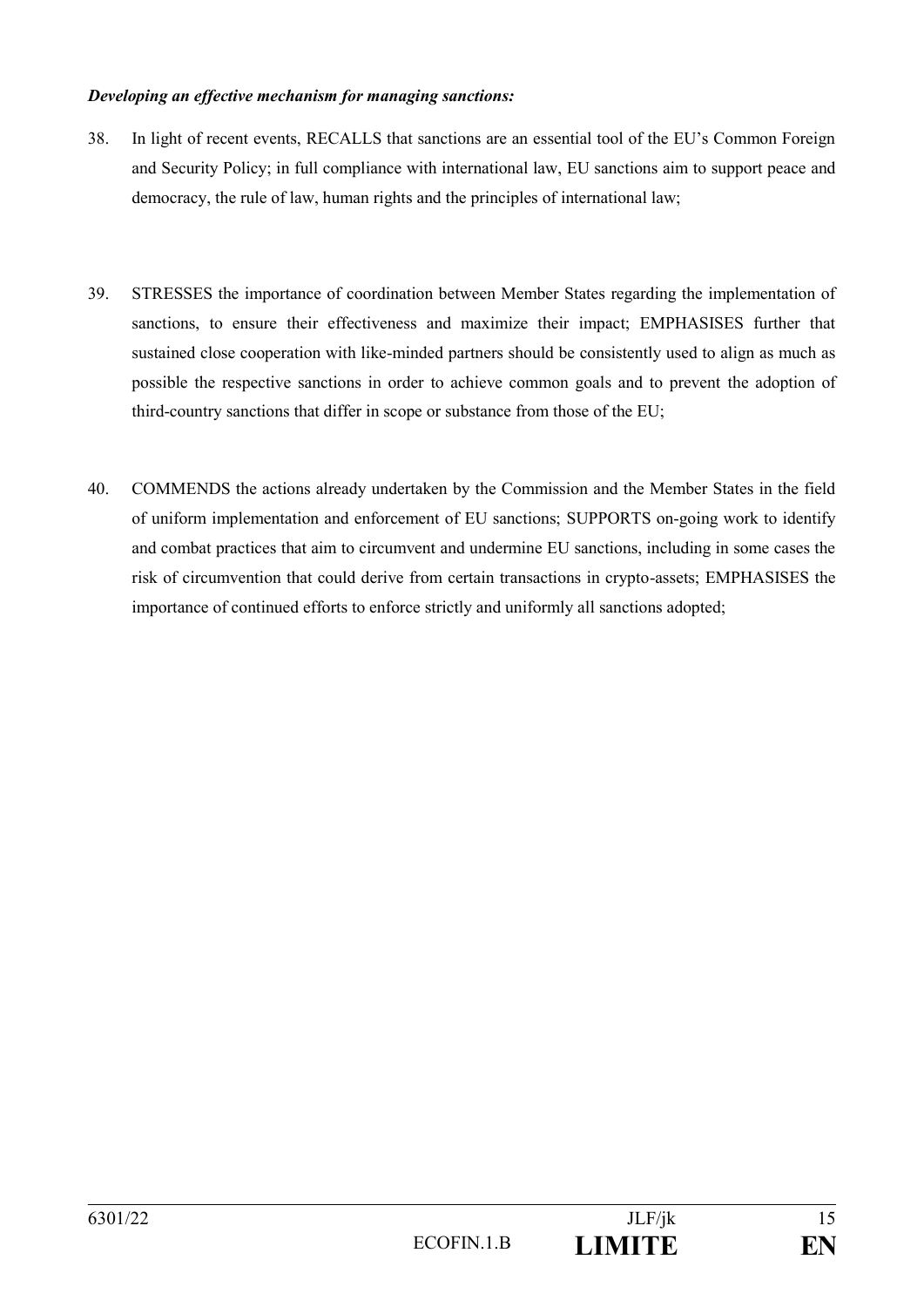- 41. RECALLS that the EU rejects the extra-territorial application of third-country sanctions where this is inconsistent with international law; and, UNDERLINES that, where this is the case, such measures threaten the integrity of the Single Market and the EU's financial systems, reduce the effectiveness of the EU's foreign policy and put a strain on legitimate trade and investment; and, in the end, affect EU and Member States' ability to conduct policies without foreign interference;
- 42. NOTES that over recent years, certain third countries have increased their use of sanctions, or other regulatory measures, which impacts on the conduct of EU operators under the jurisdiction of the EU and its Member States;
- 43. REAFFIRMS that a reinforced and effective safeguarding policy against the unlawful extra-territorial application to EU operators of sanctions by third countries is necessary, along with the implementation of appropriate tools, and will benefit the EU's openness, strength and resilience; EMPHASISES the need to ensure that EU operators should not be exposed to disproportionate economic disadvantages as a result of such a safeguarding policy;
- 44. RECALLS that one key pillar of that policy is the EU Blocking Statute<sup>7</sup>, which is the EU's unified response to the extra-territorial application of third countries' measures to EU operators;

**<sup>7</sup>** Council Regulation (EC) No 2271/96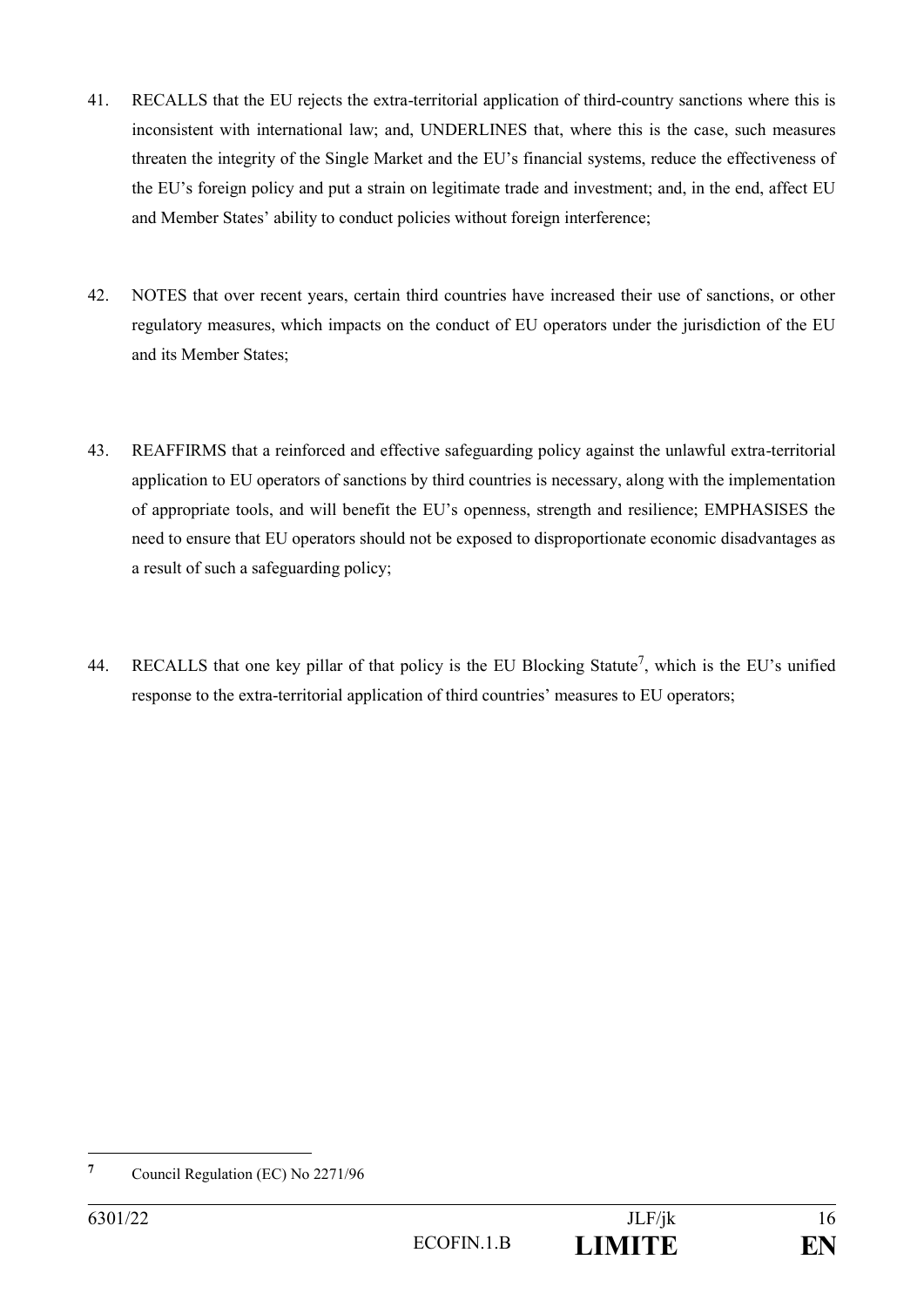- 45. NOTES that following the Commission Communication, the European Parliament, the Council and the European Commission, in their Joint Declaration of 16 December  $2021<sup>8</sup>$ , agreed to work to deter the unlawful extra-territorial application of third-country sanctions and to better protect EU operators from these sanctions by reinforcing the Blocking Statute;
- 46. CALLS on the Commission to follow up on the Joint Declaration of 16 December and present a legislative proposal for a reinforced Blocking Statute as swiftly as possible considering the urgency to better protect EU operators;
- 47. STRESSES that the reinforced Blocking Statute should allow EU operators to use its safeguarding measures more easily, reduce the impact of their conflicting obligations by being confronted with third-country extra-territorial sanctions and European law concurrently, streamline the procedures, and contain appropriate measures to deter the unlawful application of extraterritorial sanctions;
- 48. NOTES that, in parallel, the Commission tabled on 8 December 2021 a proposal for an instrument to dissuade or offset practices of non-EU countries using coercive measures to unduly interfere in the EU's or its Member States' policy choices;<sup>9</sup>

 $\bf{8}$ 8 [https://ec.europa.eu/info/files/joint-declaration-legislative-priorities-2022\\_en](https://ec.europa.eu/info/files/joint-declaration-legislative-priorities-2022_en)<br>https://ec.europa.eu/info/files/joint-declaration-legislative-priorities-2022\_en

**<sup>9</sup>** [https://trade.ec.europa.eu/doclib/docs/2021/december/tradoc\\_159958.pdf](https://trade.ec.europa.eu/doclib/docs/2021/december/tradoc_159958.pdf)